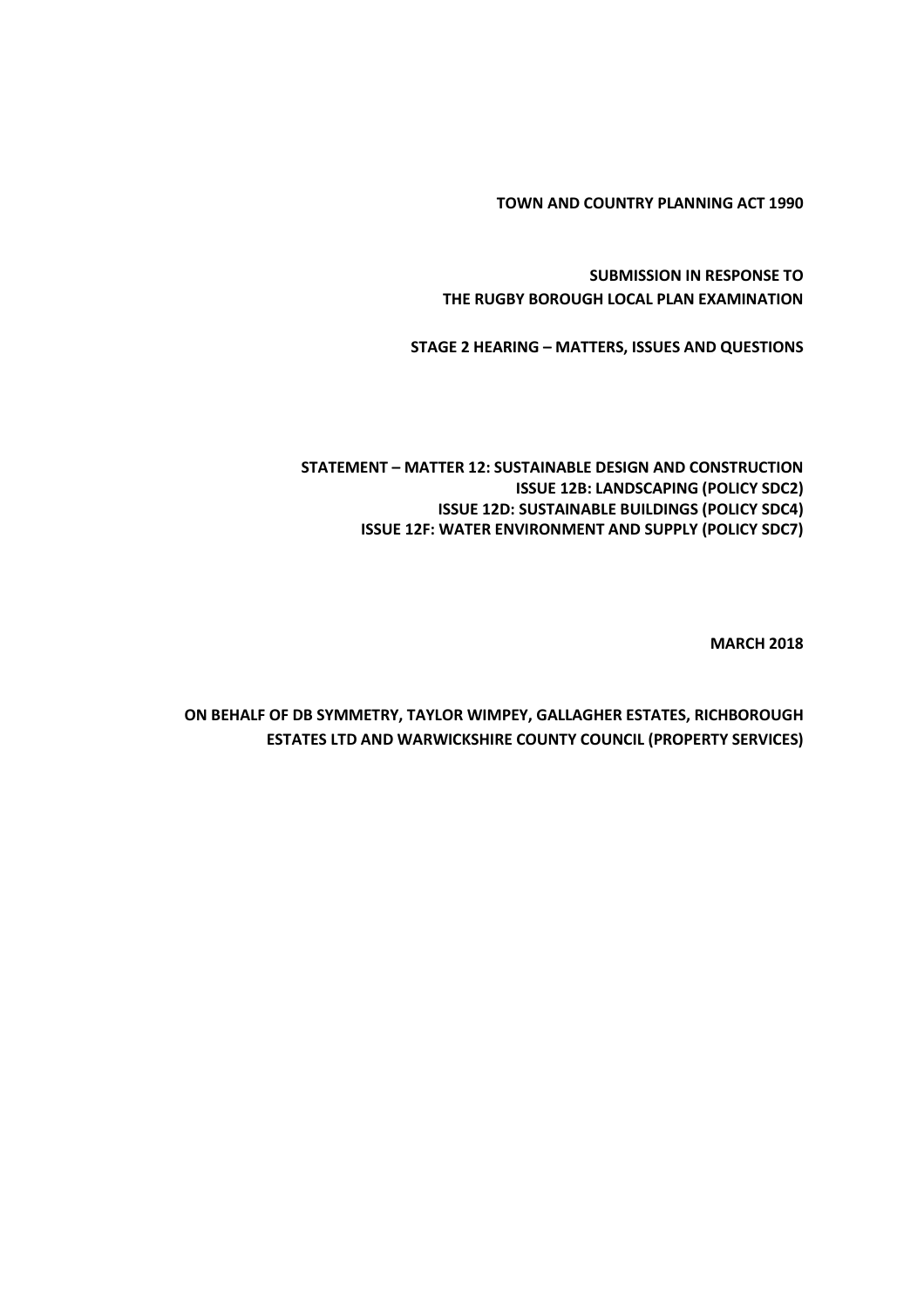## **CONTENTS**

| 1.0 | Introduction                                    |  |
|-----|-------------------------------------------------|--|
| 2.0 | Matter 12 (Sustainable Design and Construction) |  |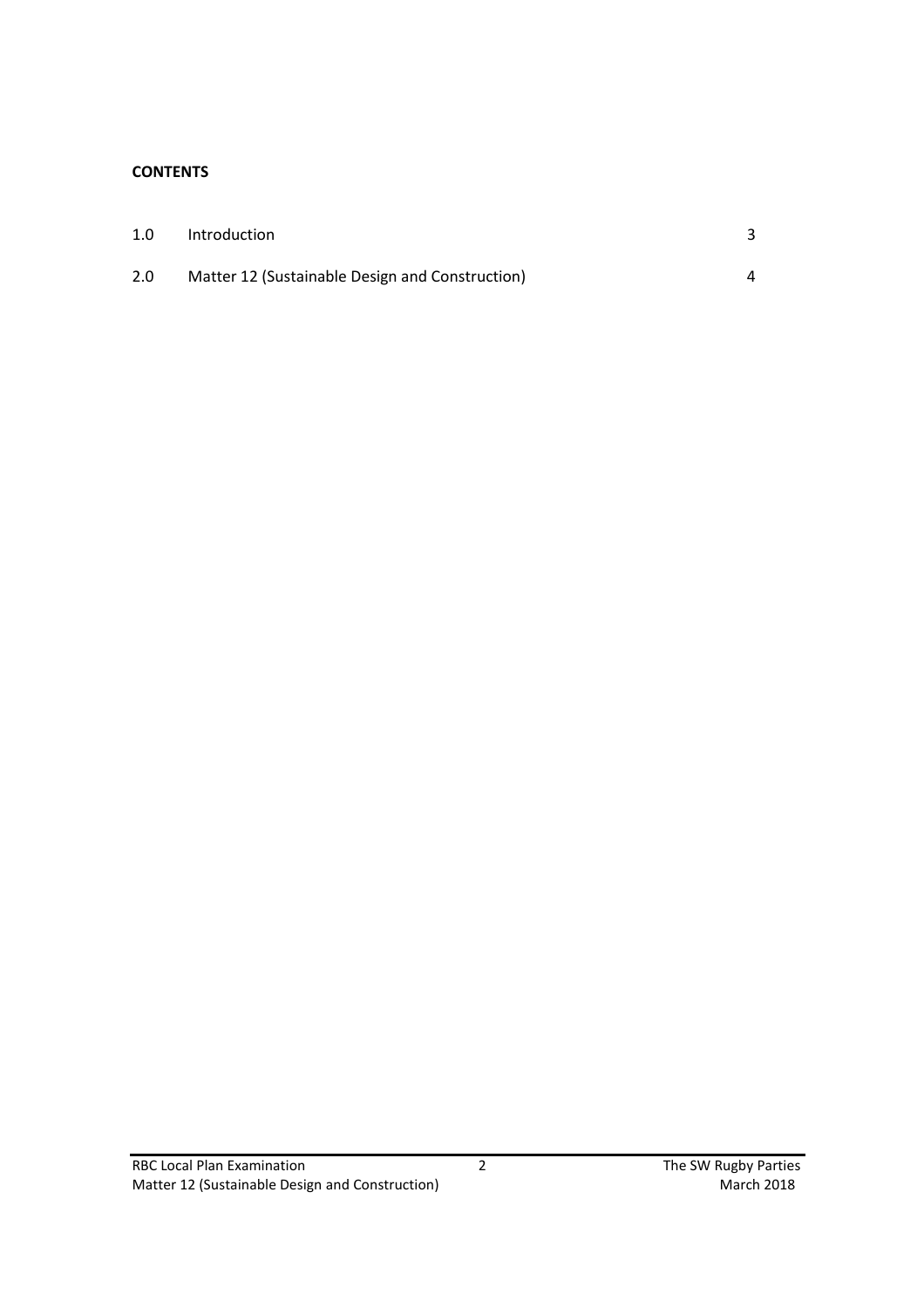#### **1.0 INTRODUCTION**

- 1.1 This statement has been prepared on behalf of db symmetry Ltd, Taylor Wimpey UK Limited, Gallagher Estates Limited, Richborough Estates Ltd, and Warwickshire County Council (Property Services, as a landowner) (hereafter known as the 'parties') in response to the Inspector's Questions for the following hearing session: Matter 12.
- 1.2 The statement is submitted on behalf of parties who all have land interests at the South West Rugby allocation site, which is allocated for 5,000 dwellings and 35 hectares of B8 employment land (policies DS3, DS4, DS5, DS8 and DS9) (the site is shown on LP02.9).
- 1.3 Submissions have been made at previous consultations on the draft Local Plan and these representations should be viewed in the context of our previous comments. A Planning Statement of Common Ground (SoCG) has been agreed with the parties and Rugby Borough Council (RBC) and an Education SoCG agreed between the parties and Warwickshire County Council (Education and Learning). These are contained within the examination library under reference OTH18 and OTH08 respectively.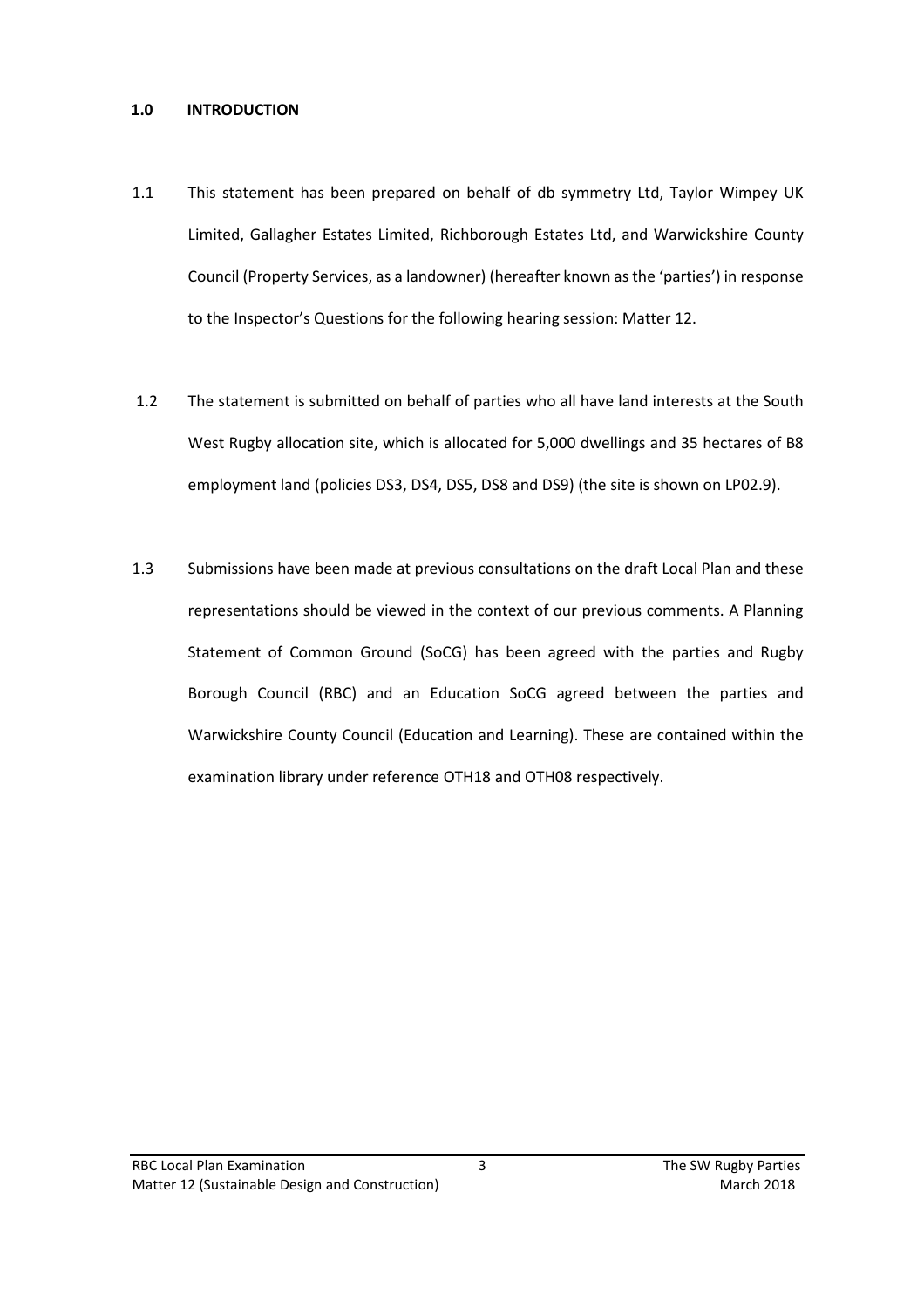#### **2.0 MATTER 12 – SUSTAINABLE DESIGN AND CONSTRUCTION**

### **Issue 12b: Landscaping (Policy SDC2)**

- **1. Is Policy SDC2, as proposed to be modified, effective and consistent with national policy? Is the proposed minor modification (LP54.78) necessary to make the plan sound? If so, should it be regarded as a 'main modification'?**
- 2.1 We object to the third bullet point of Policy SDC2 which states that 'All proposals should ensure that: Features of ecological, geological and archaeological significance are retained and protected and opportunities for enhancing these features are utilised;'.
- 2.2 This requirement is overly onerous, ineffective and is not consistent with national policy. Paragraph 118 of the NPPF aims to conserve and enhance biodiversity, but importantly recognising that harm resulting from development cannot always be avoided, and in such circumstances it can be acceptable to adequately mitigate or compensate for the identified harm.
- 2.3 Policy SDC2 does not currently allow for such flexibility in line with Paragraph 118 of the NPPF and should be amended as follows:

'All proposals should ensure that:

Features of ecological, geological and archaeological significance are retained and protected wherever possible and opportunities for enhancing these features are utilised. Where loss of such features is unavoidable, the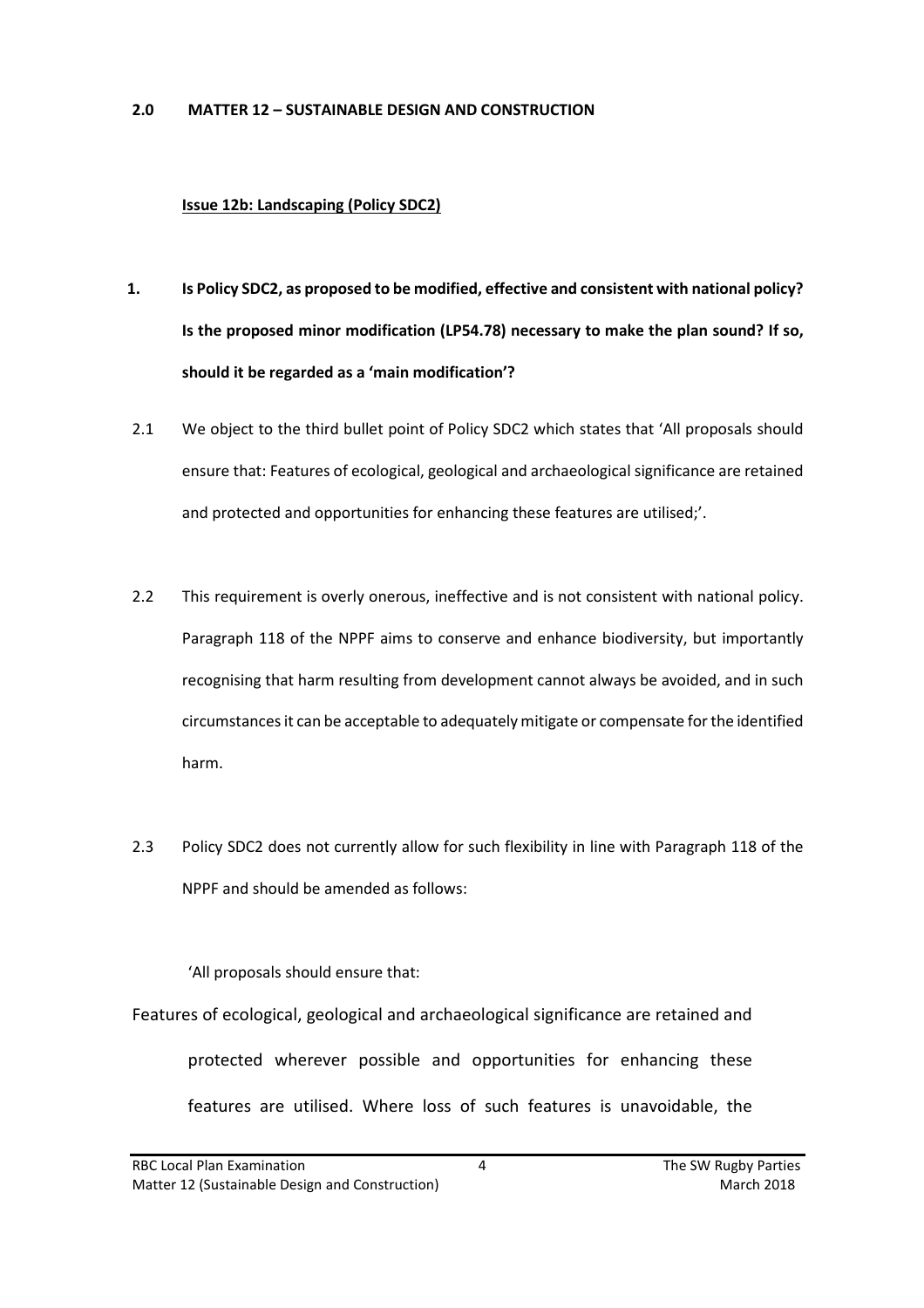features shall be mitigated / compensated for as part of the development proposals.'

2.4 The first bullet point of Policy SDC2 should also be made more flexible in line with paragraph 118 of the NPPF and seek to retain important site features identified through detailed site surveys 'where possible'. Thus, the wording of the first bullet point should be amended as follows:

'All proposals should ensure that:

- Important site features have been identified for retention where possible through detailed site surveys;'
- 2.4 We consider the proposed deletion of the 2nd bullet point under LP54.78 necessary to make the plan sound. However, given the nature of the change we do not consider this needs to be regarded as a main modification.

# **Issue 12d: Sustainable Buildings (Policy SDC4)**

- **1. Is Policy SDC4, as proposed to be modified, justified and consistent with national policy, with particular regard to:**
	- **a. The proposed optional higher Building Regulations water efficiency standard of 110 litres/person/day?**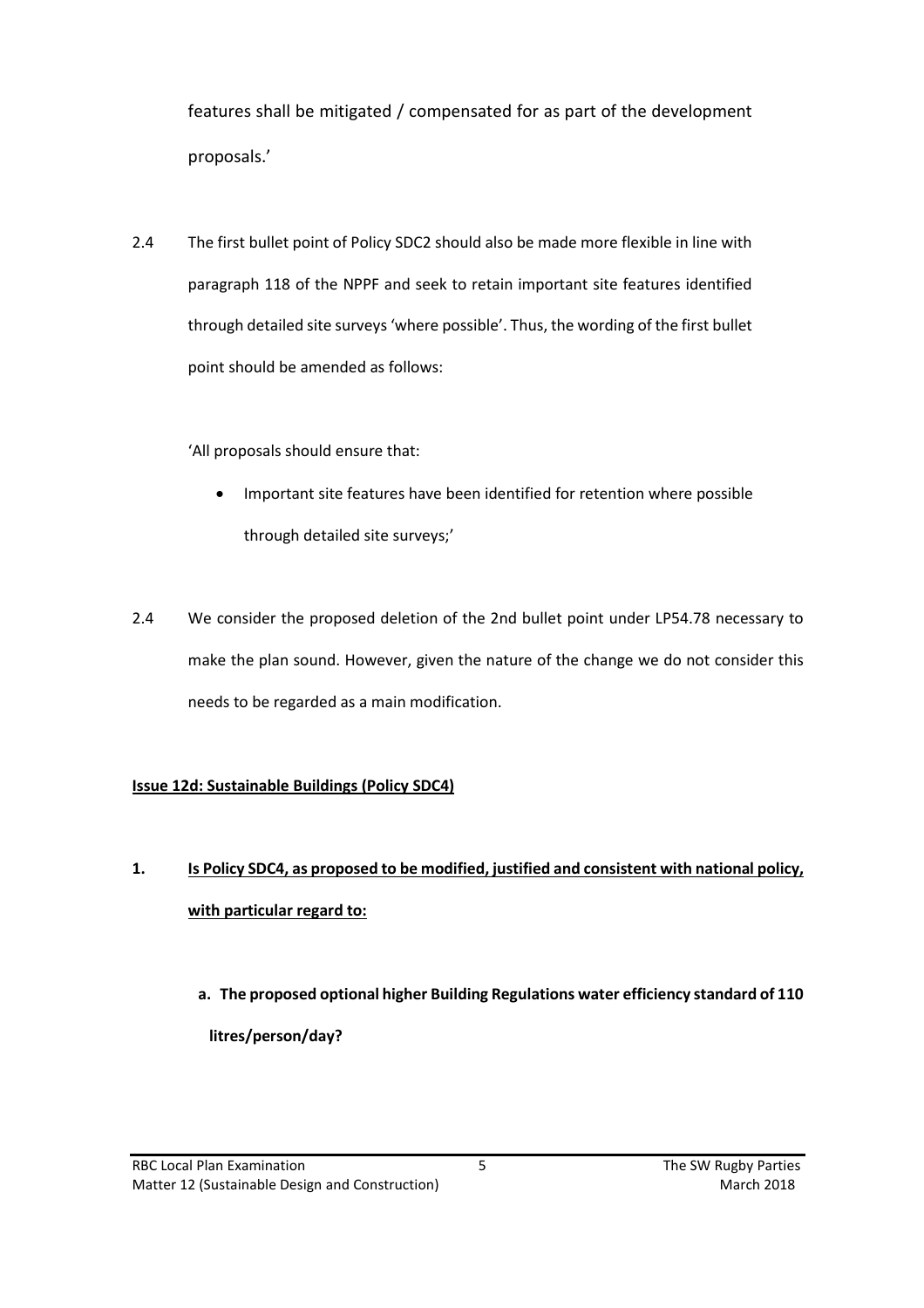- 2.5 We consider the proposed optional higher Building Regulations standard to be unjustified and inconsistent with national policy. Water efficiency is governed by separate legislation under building regulations and the Government's Ministerial Statement of 25 March 2015 makes clear that "From the date the Deregulation Bill 2015 is given Royal Assent, local planning authorities and qualifying bodies preparing neighbourhood plans should not set in their emerging Local Plans, neighbourhood plans, or supplementary planning documents, any additional local technical standards or requirements relating to the construction, internal layout or performance of new dwellings."
- 2.6 Thus the requirement in the policy is a duplication of control, unnecessary and inconsistent with national policy.
- 2.7 Notwithstanding the above we disagree with proposed modification LP54.82 as the Water Cycle Study does not justify the Council's approach. The Council has not demonstrated the need for the higher optional water efficiency standard of 110 litres per day per person as opposed to the mandatory Building Regulation standard of 125 litres per day per person. The Joint Warwickshire Partnership Water Cycle Study Final Report dated May 2017 by AECOM confirms that "the study area would have adequate water supply to cater for growth over the plan period" so it is not identified as an area of serious water stress as set out in the NPPG (ID 56-016) which may have supported a tighter water efficiency standard.
- 2.8 For the reasons above consider this requirement within policy SDC4 should be deleted.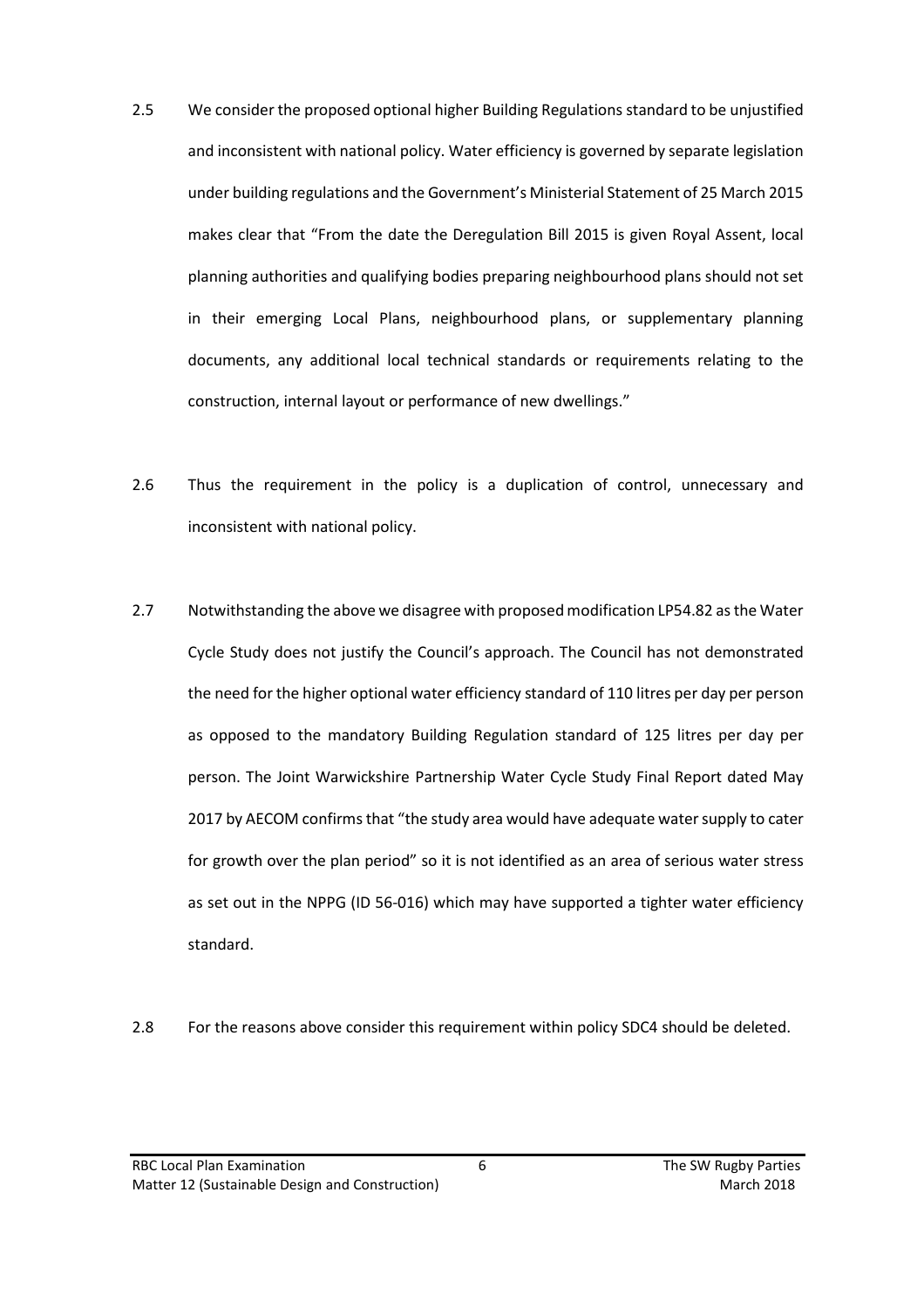- **2. Would the proposed minor modifications LP54.79-LP54.83 to Policy SDC4 and its supporting text materially alter the plan or its policies? If so should they be treated as 'main modifications'?**
- 2.9 As above, we disagree with proposed modification LP54.82 and consider this should be deleted from Policy SDC4 as a main modification.
- 2.10 We support the deletion of proposed minor modifications LP54.80 and LP54.81. We do not consider their deletion would materially alter the plan.

## **Issue 12f: Water Environment and Supply (Policy SDC7)**

**1. Is policy SDC7 justified, effective and consistent with national policy, in particular in seeking to direct development to areas of adequate water supply and ensure development does not 'affect' water bodies?**

- 2.11 The consortium are not aware of any significant constraints across the South West Rugby allocation in respect of water supply and waste water capacity. For this reason, at the planning application stage, the parties do not consider water supply and waste water capacity will prevent development on the Site coming forward.
- 2.12 DB Symmetry have recently submitted an Outline Planning Application for the employment element of the South West Rugby Site (ref: R16/2569) which includes an Environmental Statement (ES). The ES confirms that development at the Site will not adversely impact on the water quality of the Draycote Meadows Site of Special Scientific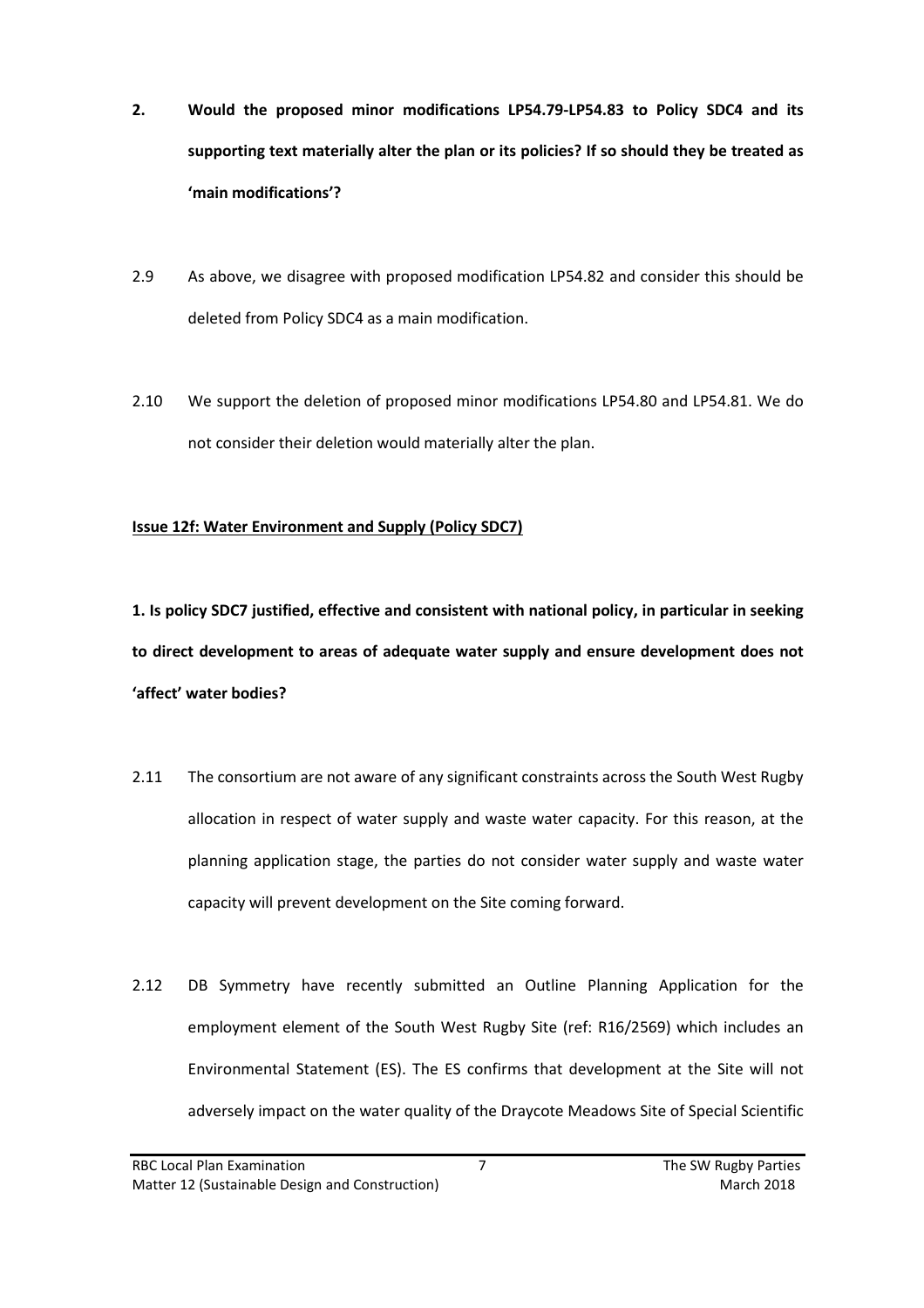Interest nor the 16 other non-statutory designations within 2 km of the site. In summary, the Draycote Meadows SSSI is located upstream of the site, there are no water course connections to it and therefore development on the site will not impact on its water qualities.

**2. Are the proposed housing and employment allocations in the RBLP consistent with Policy SDC7 in respect of the adequacy of the local water supply and the capacity of nearby waste water treatment works? Have any necessary improvements to water supply and waste water treatment infrastructure been included in the IDP and taken account of within the relevant development viability appraisals?**

- 2.13 The consortium are not aware of any significant constraints across the South West Rugby allocation in respect of water supply and waste water capacity.
- 2.14 It is anticipated that that wastewater from the South West Rugby allocation would be pumped to Dunchurch Wastewater Treatment Works.
- 2.15 The Water Cycle Strategy (WCS) 2017 [LP32] confirms that in respect of the Dunchurch Wastewater Treatment Works this has capacity for planned growth up to 2030 and post 2030 this will require conventional and possibly non-conventional treatment process upgrades and flow upgrades to meet river quality targets. The WCS notes that 'the current treatment performance of Dunchurch Wastewater Treatment Works is already very good using currently available treatment technologies'.